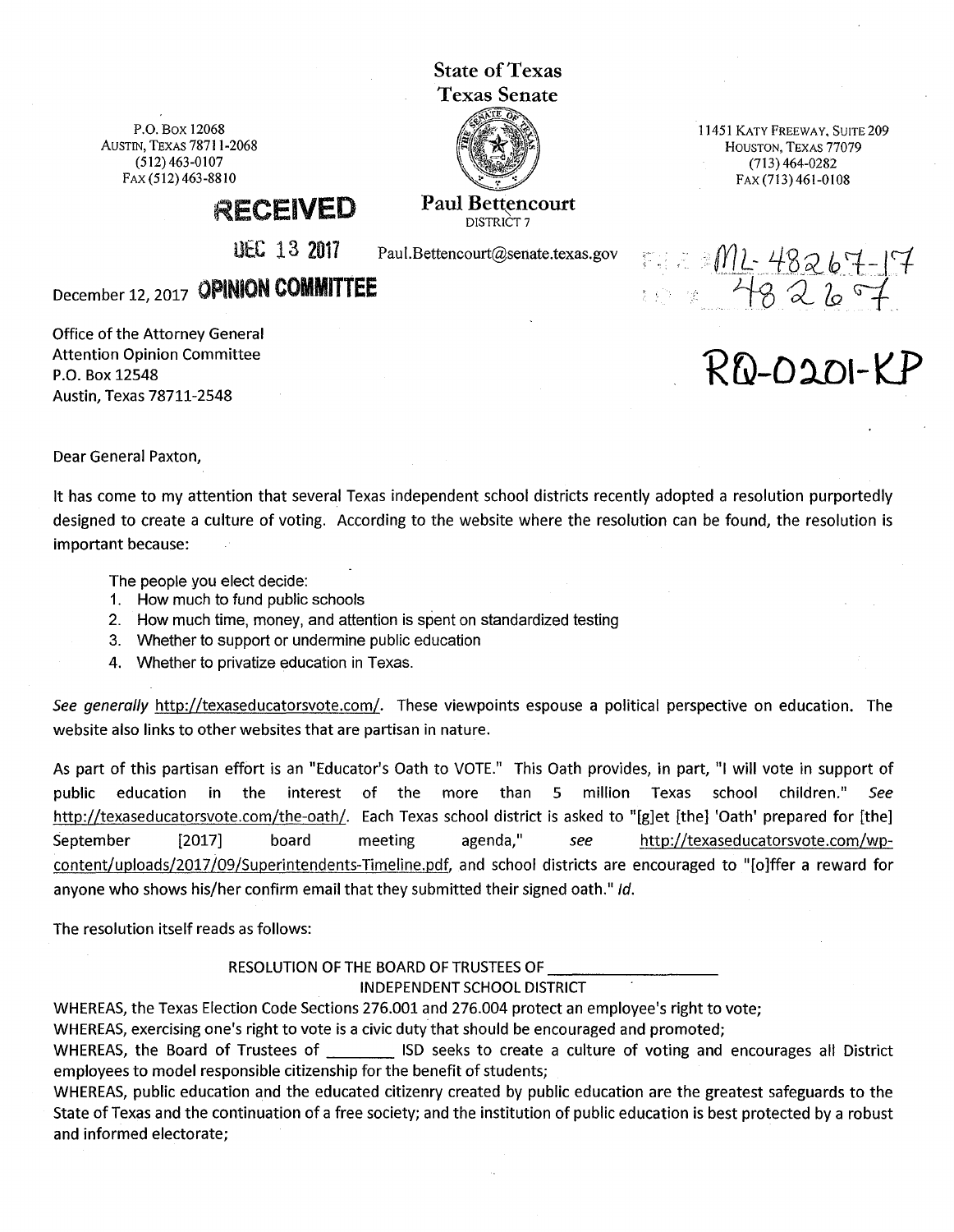## NOW THEREFORE BE IT RESOLVED,

- 1. That the Board of Trustees of **ISD** supports a culture of voting and seeks to encourage maximum participation by District employees and eligible students in the elections process.
- 2. That the Board of Trustees of **Exercise ISD** authorizes the administration to take steps necessary to ensure maximum participation by District employees and eligible students in the elections process, which may include:
	- Creating District communications that inform employees and eligible students of the importance of voting;
	- Creating District communications that inform employees and eligible students about when and  $\sim$ where they may vote;
	- Creating District communications that encourage employees to participate in voter pledge programs (such as TexasEducatorsVote.com);
	- Creating District communications that encourage employees to use third party tools to learn about candidates' positions on public education (such as TeachTheVote.org);
	- Conducting campus or Districtwide assemblies that promote a culture of voting;  $\sim$
	- Implementing administrative procedures that provide time during the early voting period for employees to vote;
	- **\*Where feasible, providing District transportation to and from polling places;**
	- Implementing no cost incentives to promote voter participation, such as permitting employees with an "I Voted" sticker to wear jeans; and
	- Encouraging District and/or campus coordination with volunteer organizations, such as the PTA/PTO or retired educators groups, to encourage and facilitate the District's efforts to create a culture of voting.
	- [\*If the district will allow non-school use of district-owned vehicles, consult with the district's attorney and insurance carrier and ensure such use is permitted by district policy at CNB(LOCAL).] ADOPTED this \_\_ (date) day of \_\_\_\_ (month/year), by the Board of Trustees. --------------~ Presiding Officer \_\_\_\_\_\_\_\_\_\_\_\_\_\_ \_\_,Secretary

See http://texaseducatorsvote.com/wp-content/uploads/2017 /09/TASB-Culuture-of-Voting.pdf

I am concerned about the legal implications of coercing government employees to ascribe an oath to a particular political viewpoint, as well as compelling the speech of government employees regarding the display of "I Voted" stickers. However, I am particularly distressed about the highlighted portion of the resolution regarding the usage of taxpayer-funded transportation to take public employees and students to and from the polling locations to vote in favor of a particular political agenda. School districts are asked by February 2018 to "plan bus dates, routes, and times for taking employees/students to the polls during early voting," see http://texaseducatorsvote.com/wpcontent/uploads/2017 /09/Superintendents-Timeline.pdf, and school districts are encouraged to begin using taxpayer resources to bus students and employees to the polls at the beginning of early voting on February 20, 2018. The use of publicly-funded transportation to and from the polls is requested for an 11 day period, through the end of early voting, and again on Election Day on March 6, 2018.

The Texas Constitution prohibits the collection or expenditure of public money for anything other than public purposes. This prohibition is contained in the sections of the Texas Constitution know as the Gift Clauses. "No appropriation for private or individual purposes shall be made, unless authorized by this Constitution." Tex. Const. art. XVI, §6. The Texas Constitution guarantees that political subdivisions may not provide public money to individuals, associations of individuals, or corporations. See Tex. Const. art. III, §§ 50, 51, 52. This is done to prevent the gratuitous grant of public funds to any individual or corporation. See Tex. Mun. League Intergovernmental Risk Pool v. Tex. Workers' Comp. Comm'n, 74 S.W.3d 377 (Tex. 2002); Texas v. City of Austin, 160 Tex. 348 (1960).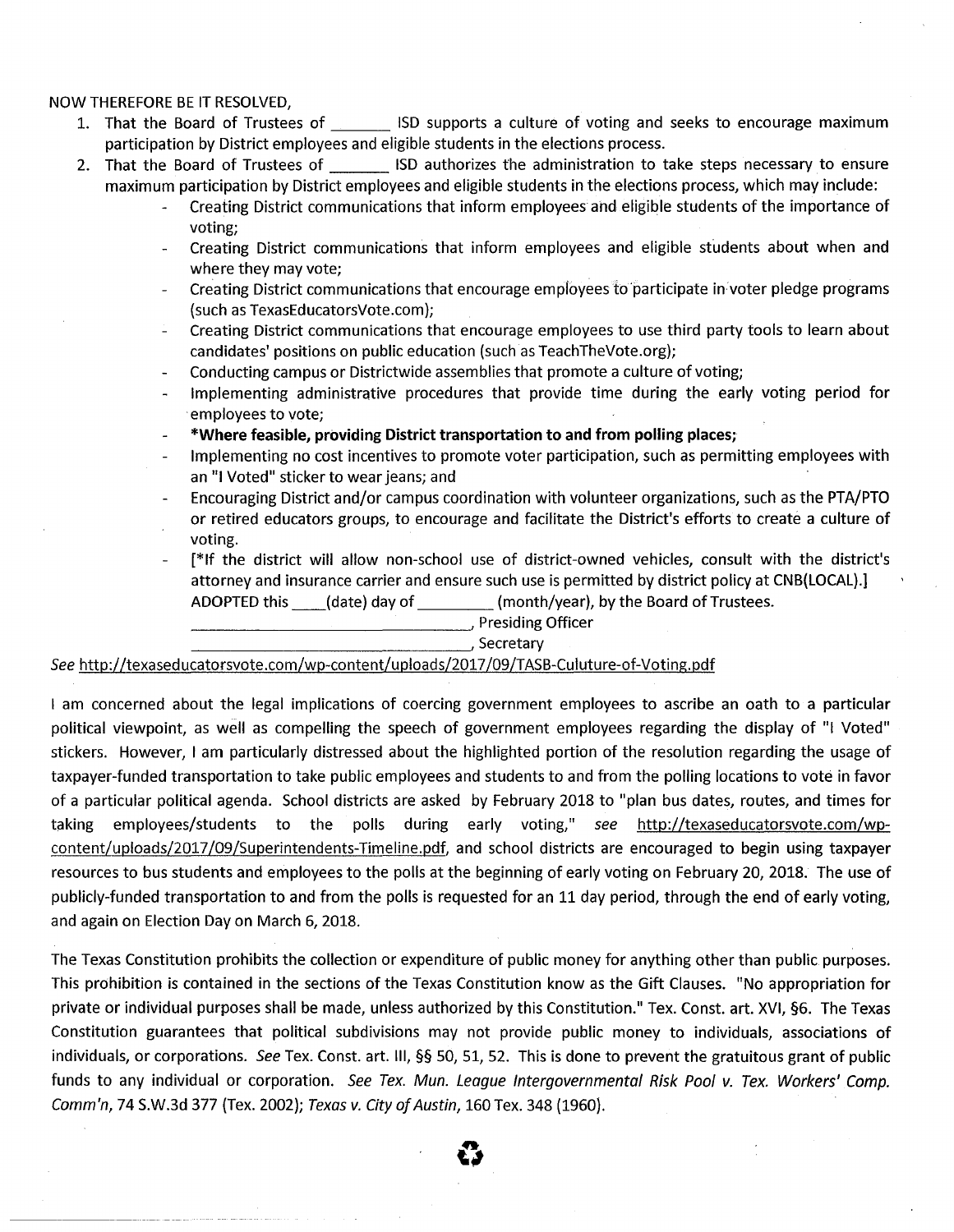Grants of public money are not "gratuitous" "so long as the statute requiring such payments: (1) serves a legitimate public purpose; and (2) affords a clear public benefit received in return." Texas Mun. League, 74 S.W.3d at 383. A public purpose exists if (1) the "predominant purpose is to accomplish a public purpose, not to benefit private parties;" (2) the government "retain[s] public control over the funds to ensure that the public purpose is accomplished and to protect the public's investment;" and (3) "the political subdivision [must] receive[] a return benefit." Id. at 384. "What is a public purpose cannot be answered by any precise definition further than to state that if an object is beneficial to the inhabitants and directly connected with the local government it will be considered a public purpose." Davis v. City of Taylor, 67 S.W.2d 1033, 1034 (Tex. 1934).

The website operators, and its listed "partners," are private organizations that aim to advance their own interests and protect the interests of its members. Thus, a district decision to implement a particular organization or association's political agenda is of questionable service to the public. And as far as I am able to tell, a public purpose has never been defined to include political activity by a private organization. Rather, prior expenditures that survived Gift Clause scrutiny did not involve the unconditional gift of public funds in furtherance of a private political entity's electioneering efforts. See, e.g., City of Austin, 160 Tex. at 358; Barrington v. Cokinos, 161 Tex. 136 (1960); Davis v. City of Lubbock, 160 Tex. 38 (1959); Byrd v. City of Dallas, 118 Tex. 28 (1928); Harris Cty., Tex. v. Dow/earn, 489 S.W.2d 140 (Tex. App.- Houston [14th Dist.] 1972, writ ref'd n.r.e.), disapproved of on other grounds, Tex. Dep't of Highways & Pub. Transp. v. Payne, 838 S.W.2d 235 (Tex. 1992). And in 1997, the Attorney General opined that the margin of error under the Gift Clauses is very narrow. See Tex. Att'y Gen. LO-97-077 (1997). In that letter opinion, a county employee running for public office used' the county's postage meter to mail campaign materials. There, even that minimal expenditure of public funds violated the Texas Constitution because it did not serve a public purpose.

The only instance where Texas courts sanction the payment of taxpayer funds to private political organizations is so that primary elections may be held (generally) - not so that a particular organization can increase voter turnout for its political ends. Expenditures for all "major part[ies]" serve a public purpose because political primaries are "a unitary portion of the electoral process directed by state law" that benefit the public as a whole. Bullock v. Calvert, 480 S.W.2d 367, 370 (Tex. 1972). But here, the proposed expenditures by a school districts are for the benefit of one or more private organizations, and not for all. Rather, it is for only a certain few who are being asked to go to the polls by the school district to vote in a manner befitting their own self-interests, or those of particular organizations. Such expenditures do not advance a legitimate public purpose.

Such transportation also does not benefit the taxpayers. Rather, it benefits the political agenda of one or more private organizations, especially since the transportation is only provided to those likely to support and vote in favor of those organizations' political agenda. But in order for a public benefit to exist, the public money must be used to perform some government function. See Rd. Dist. No. 4, Shelby Cty. v. Allred, 123 Tex. 77, 91 (Comm'n App. 1934, op. adopted). Clearly, there is a valid government function in holding the primary elections. See supra Bullock v. Calvert. But the government function in holding the election has never been extended to securing transportation for voters to reach the polls.

The use of public money for specific transportation for a limited segment of voters is not a valid government function. (This is obviously distinguishable from pre-existing public transportation methods that are available to all registered voters.) The use of taxpayer funds to transport some voters, but not all voters, cannot be a public benefit and do not benefit the public as a whole.